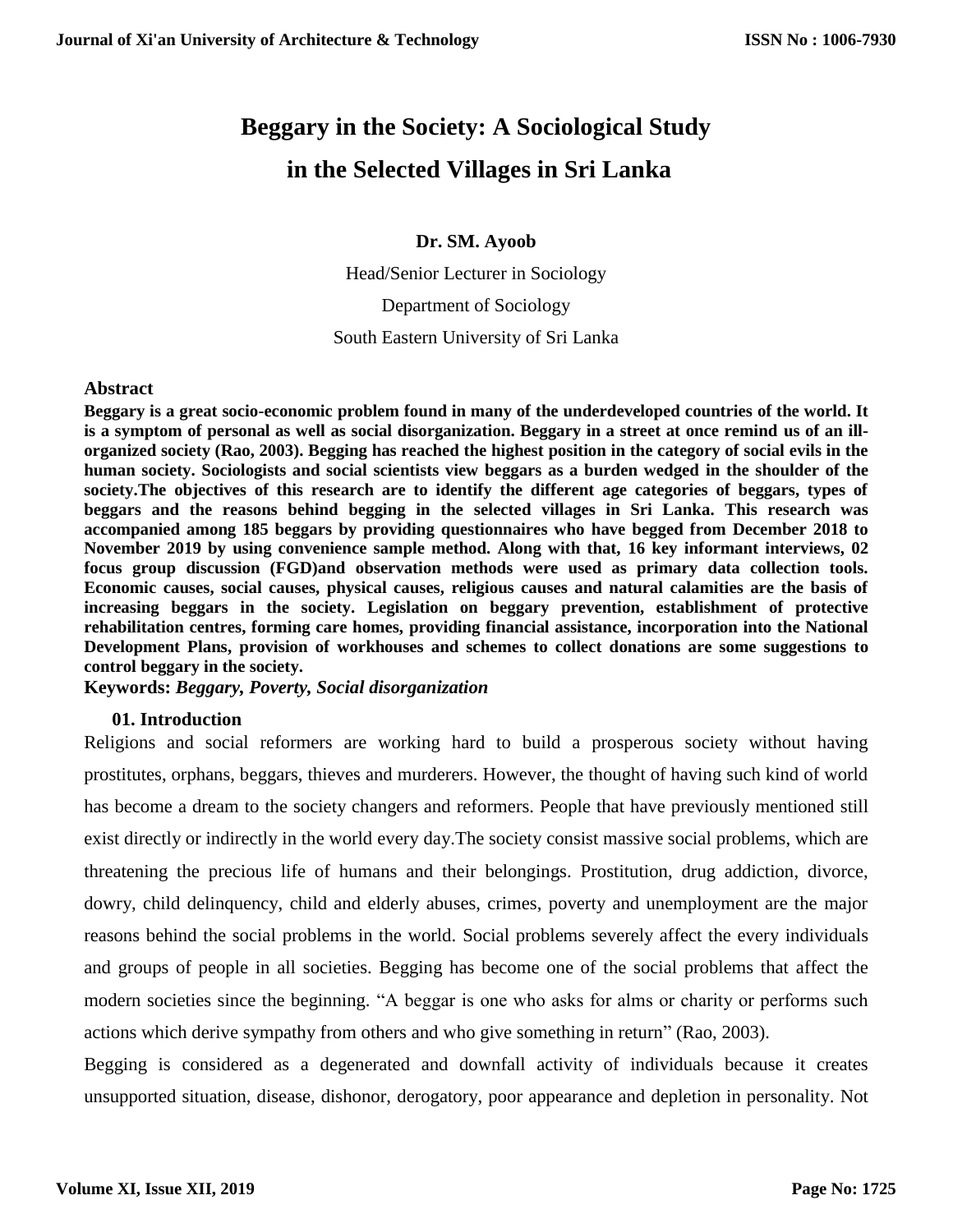all those who beg are considered as beggars in the strict sense of the term. A person to be branded as a beggar should satisfy some conditions. Such conditions are mentioned here as follows.

- I. A beggar is one who lives by soliciting alms in every public place like temples, mosque, hotels, bus stops, market places, etc.
- II. One who wanders from door to door or place to place for begging alms in order to support himself, his family and dependents, and
- III. One who lives without any visible substances. (Rao. 2003)

Notable studies were carried out previously about begging and beggars lifestyles in the global and Sri Lankan context. Nandesena Ratnapala who is a professor in Sociology and Anthropology did an ethnographical study on "The beggars in Sri Lanka" (1999) which is fully based on beggars. Here, he discussed about the forms and mode of begging, types of begging, the organization of beggars, the family of beggar, sex life of beggar and etiology of begging. Professor Nandesena Ratnapala changed his identity as a beggar and wandered in the streets of Colombo district for three months to write this book on beggars.

A book on "The beggars; A Sociological perspective which was written by Ayoob (2006) also spoke about beggars in sociological perspective. This book deals the beggars and their problems lengthily. Ashanthi Warunasuriya (2018) has mentioned about beggars in Sunday Leader newspaper that beggars have increased in Sri Lanka over the past few years especially in the roads of urban areas. She mentioned that Mafia is misusing beggars as a means of income. She also pointed out that beggars are seen in massive amount in every religious occasions and difficult to distinguish the genuine beggars and crooks.

Jelili, M.O (2013) also presented a paper on "Street-Begging in cities which attempted to unveil the cultural, socio-political and socio-economic correlates of begging in cities in developing countries. This study established the impacts of different composite factors of religion, culture, polity, and socioeconomy on begging. This study found out that poverty and other socio-economic factors as central issues in addressing the problem of begging in cities.

#### **02. Research Objectives**

In this respect, this research was conducted to identify the different age categories of beggars, types of beggars and the reasons behind begging.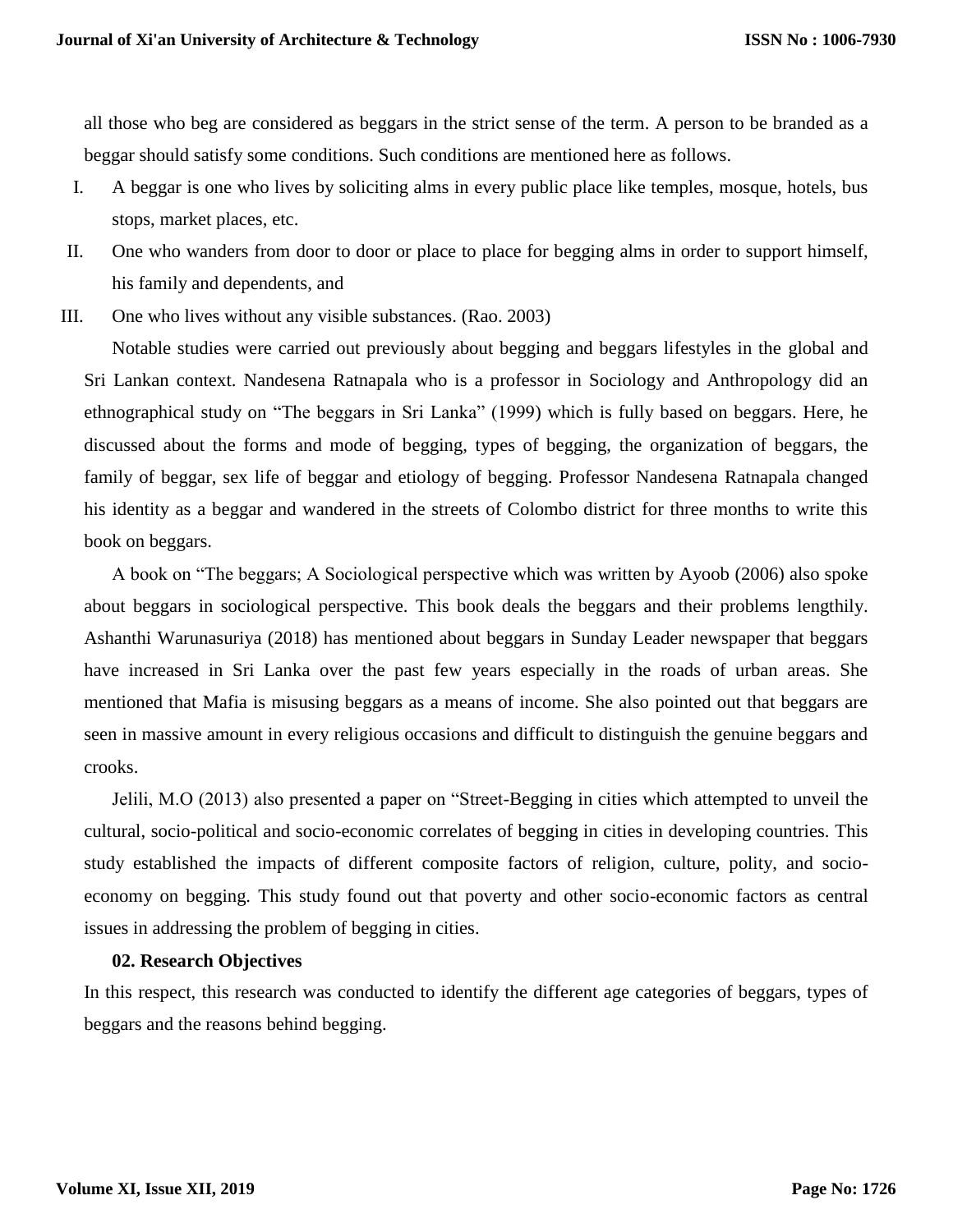## **03. Research Methodology**

This research was conducted in Ampara and Batticaloa districts in the Eastern part of Sri Lanka. This research was accompanied among 185 beggars by providing questionnaires who have begged from December 2018 to November 2019 by using convenience sample method. Along with that, 16 key informant interviews, 02 focus group discussion (FGD) and observation methods were used as primary data collection tools. Books, magazines, government reports, records of Divisional Secretariat reports of each division were utilized as secondary data of the research. The collected data were analysed using computer software and presented descriptively. The following figure 01 portraits the study area of the research.



# **Figure 01: Ampara and Batticaloa Districts in the Eastern Province of Sri Lanka**

## **04. Results and Discussions**

# *A. The Beggars based on Age*

The study focused on the different age categories of beggars who have begged in the study area for a period of December 2018 to November 2019. The following table 01clearly explains the age differences of the beggars in the study area.

| Age       | <b>Male</b> | <b>Female</b> | <b>Total</b> | Percentage |
|-----------|-------------|---------------|--------------|------------|
| Below 10  |             |               |              | 2.7%       |
| $10 - 20$ |             |               |              | 3.2%       |
| $20 - 30$ |             |               | 12           | 6.4%       |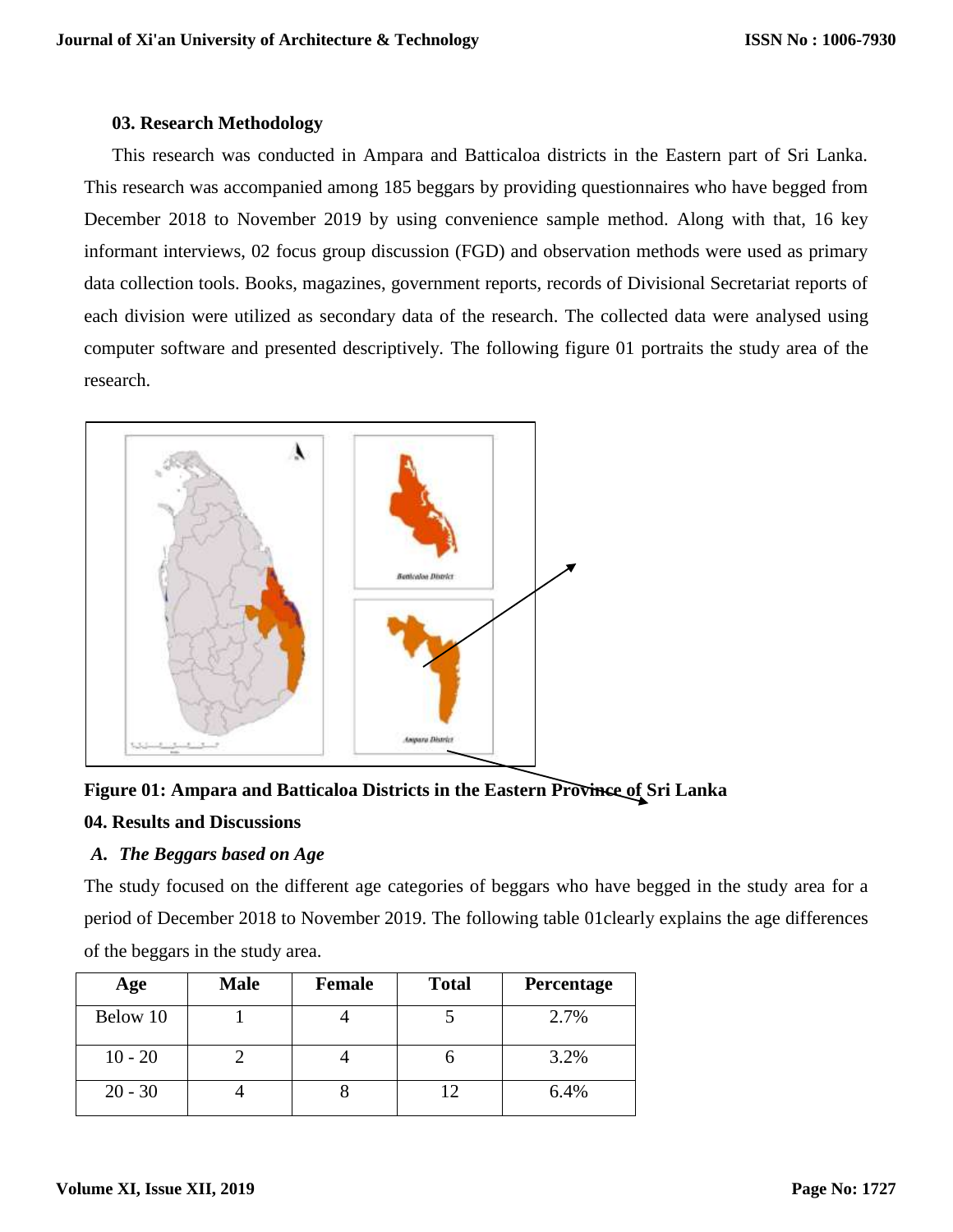| $30 - 40$    |    | 12  | 18  | 9.7%  |
|--------------|----|-----|-----|-------|
| $40 - 50$    | 15 | 30  | 45  | 24.3% |
| $50 - 60$    | 25 | 45  | 70  | 37.8% |
| Above 60     | 14 | 15  | 29  | 15.6% |
| <b>Total</b> | 67 | 118 | 185 | 100%  |

## **Table 01: Age categories of Beggars**

As mentioned in the above table, the study found out that the involvement of female beggars (63.78%) is higher than the male beggars (36.21%) in the study area. Moreover, 50 to 60 years old elderly people(37.8%) engage more in begging and only 2.7% of children are used to go for begging in the study area. The figure 02 clearly expresses the age differences as follows.



# **Figure 02: Age categories of Beggars**

# **Types of Beggars**

The study explored the following types of beggars.

# **i. Religious Beggars**

This kind of religious beggars could be found in every part of the study area. They possess disbanded beard and mustaches. They often entreat and spell some invocations while begging. They pray for the people who provide monetary and other supports. On the other hand, they curse the people who do not provide anything to them. This kind of beggars trusts that begging is permitted in the religions. These religious beggars are wander in the study area under the name of 'Pakkeer'(the poor or low-income or indigent).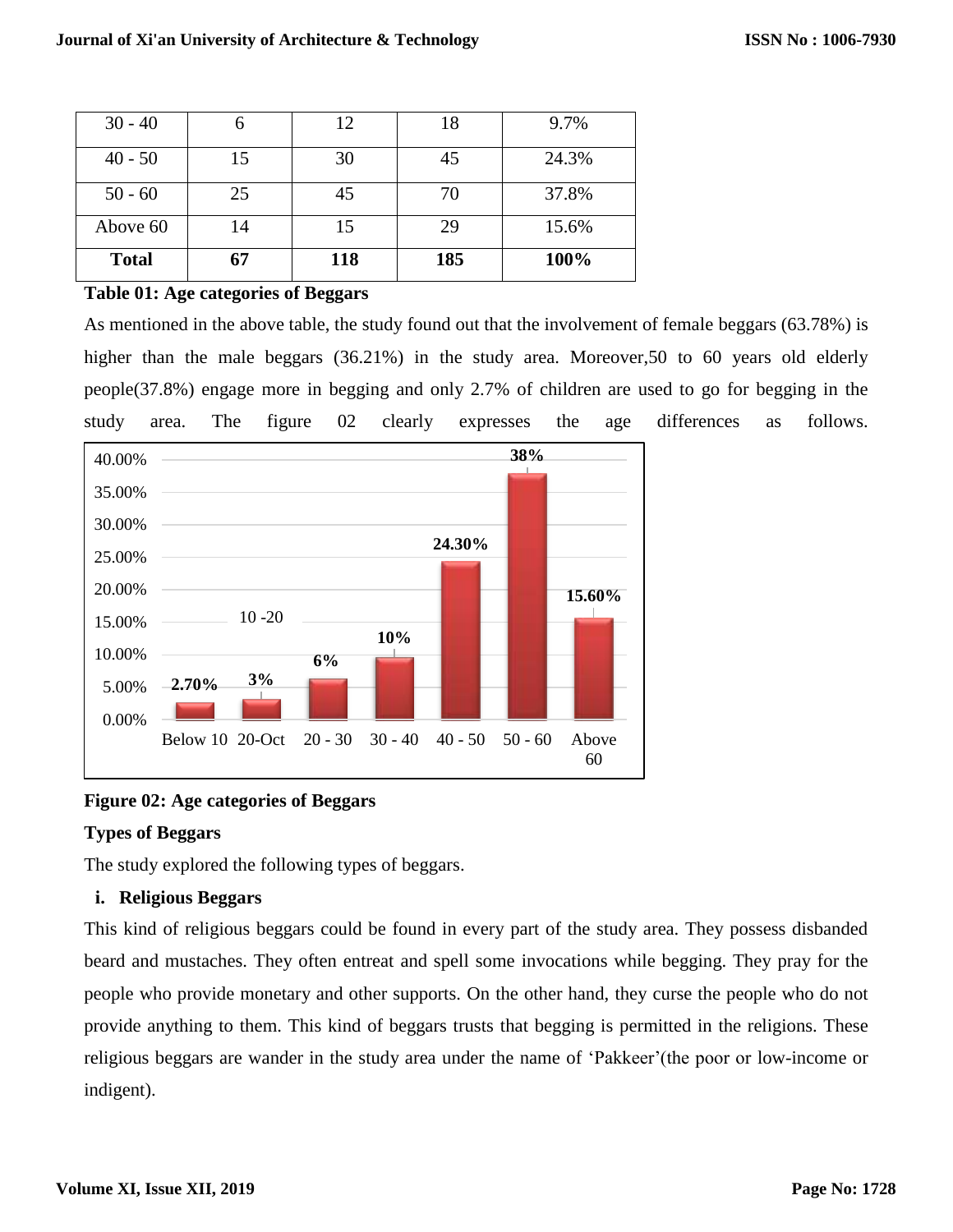## **ii. Small Merchants Beggars**

This kind of beggars keeps some small goods in their hand force the passers-by and the local people to buy those goods. The appearance of this type of beggars and their impetrate activities make people to buy those unwanted items. The goods sold by the beggars are viewed as a tactics of begging rather it has no values in the market and among the normal people. Therefore, the people just buy one of those goods from these beggars and provide the money whatever they wish to give. If people do not buy those items, they just beg for money and other supports directly.

## **iii. Physically Disabled Beggars**

This type of beggars is often found in the study area. Most of them have physical disabilities in the sense they have become handicapped by losing hands and/or legs, some of them are visually impaired and deaf. Some those do not have any disabilities but they act as disabled person to crook the people for begging.

## **iv. Child Beggars**

This type of beggars is found in the streets who solicit their hands to beg among the passers-by. Their parents abandon most of them since their early ages and some are begging to look after their sick parents too. Child beggars fulfill their food and other necessities by using the money collected from begging.

## **v. Story Narrators**

This kind of beggars often narrates stories among the people by visiting the every houses in the areas they have selected to beg. They use systematic ways to narrate the stories in an interesting manner. They wear good-looking dresses in order to attract the people. They also practiced to speak in English and often mix English acronyms when they talk with people while begging. Mostly they beg for food and medical purposes.

## **vi. Aggressive Beggars**

Aggressive beggars often try to get money from the people in an aggressive manner compare to other types of beggars. They show intimidation and aggression towards the public to gain some amount of money. If people give a small amount of money, the aggressive beggars throw that money on the ground and start to use threatening words and scold the provider of the money. Threatening behaviour is the tool that they use for begging here. Male beggars are higher in this type of begging where they threaten the women at home and streets with their aggressive behavior.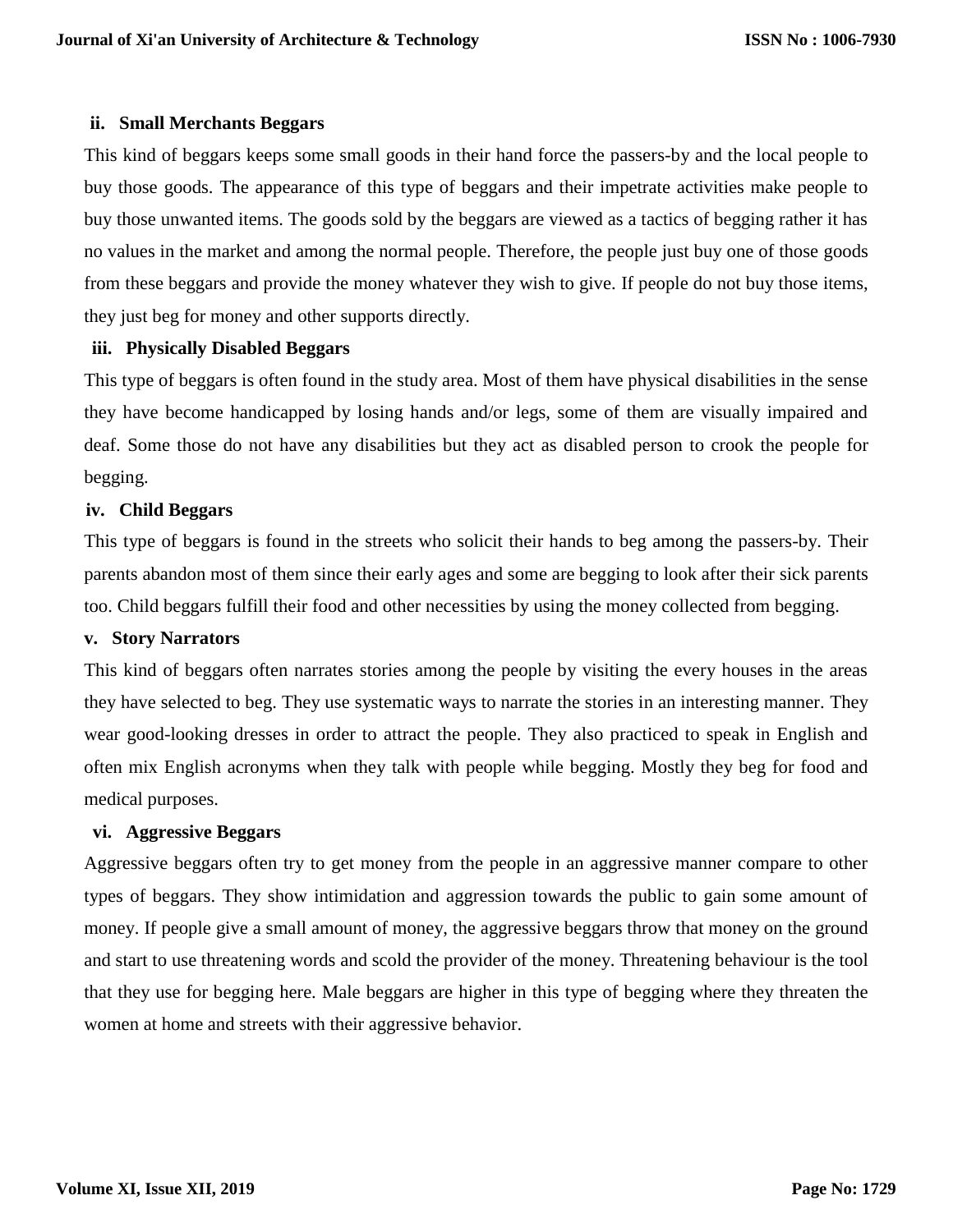#### **vii. Family Beggars**

These family beggars usually come to the streets and houses with one or two children in their hand or more children. There can be found the whole families who are begging on streets and houses displaying their children to gain sympathy. They do begging by telling their situation of poor economic and social conditions. They beg repeatedly with pitiful appearances until they received the money and other necessities or until the passers-by disappear from their sight. They often touch and pull the clothes of others while begging and their children's pitiful faces make people to help them.

## **viii. Elderly Beggars**

The elderly people those who are unable to work in their older age and having no any support come under this category of begging to lead their rest of the life. The parents who were abandoned by their children and do not have any caregivers are also fall under this type of elderly begging.

#### **ix. Sick and Disease Beggars**

These type of sick and disease beggars engage in begging by explaining their sickness and exhibiting their wounded parts over their body. This type of beggars serves as transmitters of different communicable diseases in the society.

#### **x. Insane Beggars**

These types of beggars are viewed as the people who lost their mind due to different reasons. Insane beggars are seen on the streets and roadside with awkward, clumsy and unnatural looking. Continuous drug addiction and neglected by the family members are also found to be the reasons behind their situation. The insane people since the birth also come under this type of begging.

## **xi. Testimonial Beggars**

Testimonial beggars beg for money among the people by showing evidences like certified documents from the government officials, religious institutions and the doctors. These documents usually display the poverty and/or the severity of the disease and/or help to do the marriage of their aged daughter, which could be overcome through financial assistance from the well-wishers of the society.

## **xii. Seasonal Beggars**

Seasonal beggars show up in the special occasions such as religious function, seasonal get-togethers and other occasions. Mostly in the religious occasion like Haj festivals and Ramazan festival, these seasonal beggars appear to get money and other necessities. Especially, in the 30 days of fasting period of Muslims can observe more people visit houses and streets for begging. As well as in the harvesting period and the highest level of fishing period can also find the seasonal beggars in the relevant areas.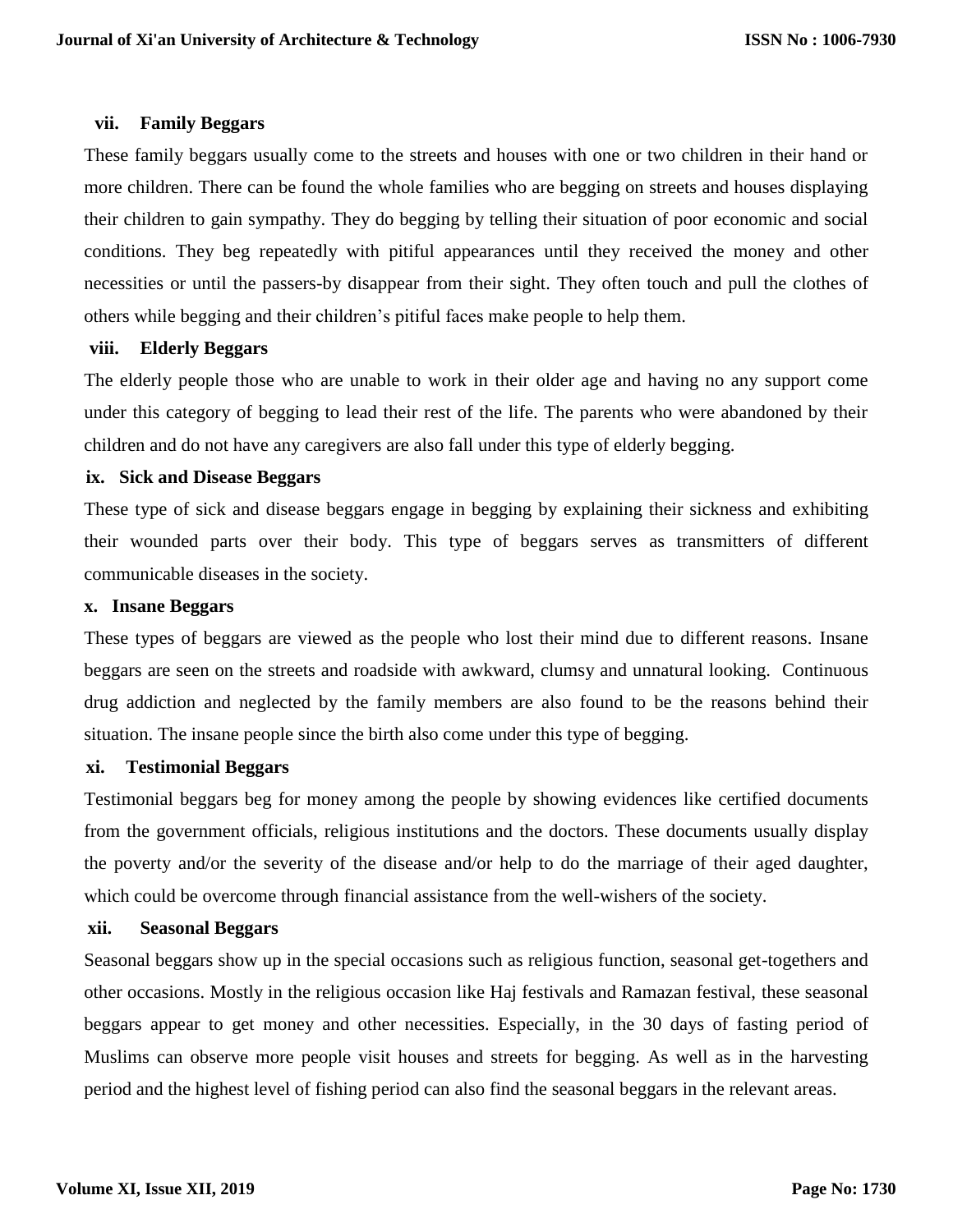#### **B. The Reasons behind Begging**

Begging is not a natural or unintentional phenomenon. Begging is viewed as a sinful and shameful activity in most of the societies, which should be abolished in the initial stage. Most of the people highly discourage begging and really hate beggars on their sights. Poverty and impoverishes are often referred as the backbone reason for begging in most of the studies. Along with that, there are some other common factors or causes contributed to this existence of beggars in our society. Economic causes, social causes, biological causes, religious causes and natural calamities are found to the basis of growing number of beggars in the society.

#### i. **Economic Causes**

Poverty has become one of the primary reasons behind the increases in begging and beggars in the society. There are people in the society who do not have any mode or ways at least to fulfill their basic needs to survive. In this situation, the excessive poverty pushes people to choose begging as the final option to survive and earn something by soliciting their hands. The limited amount of job opportunities and the lack of resources for self-employment forced poor people to engage in begging. At the beginning, these poor people begged only to quench their thirst and alleviate hunger. Later on people started to go for begging because it is found out to be a job that does not require any investment and provides good profit to them.

#### **ii. Social Causes**

The destruction of family structure, the death of breadwinner of the family like father, husband and brothers, uncontrolled situation of parents and guardians, abolition of joint family lifestyle and increasing number of parents abandoned by their children persuade the chances to involve people in begging.

#### **iii. Biological Causes**

Along with other reasons, biological causes like disabilities, chronic illnesses, psychological disorder and ageing also make people to go for begging.

#### **iv. Religious Causes**

All religions encourage charitable activities and alms giving to poor and needy. These activities give soul satisfaction, merits, and rewards from the God too. Even the disease person also wishes to give charities when the disease is cured. In this cause of situation, poor people changed themselves into beggars to get these philanthropic goods and other necessities from the providers. Moreover, these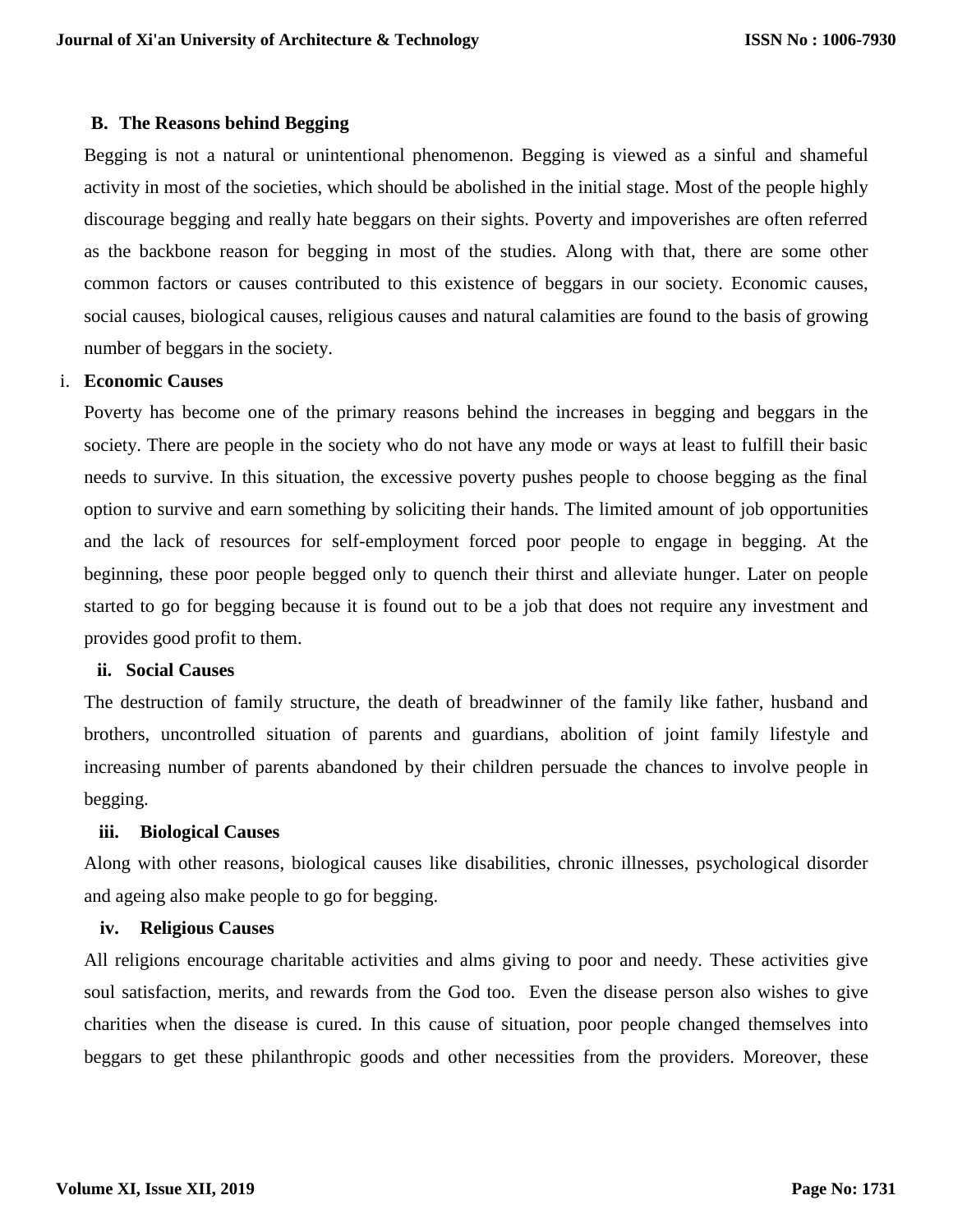charitable goods are often distributed by the religious institutions such as Church, Mosque and Dharmashala in numerous ways to the poor in the societies.

## **v. Natural Calamities**

Natural calamities such as earthquakes, flood, tsunami, snow enclave, hurricane and draught, etc. also create the chances of new beggars in the society. People who are poor and vulnerable highly threaten and severely affected in the disaster period. This condition makes those affected people into penniless further lead them to ask help from others through begging. In this situation, this affected people go for begging to continue their life. The beggars who were selected for the study mentioned the below reasons behind their act of begging.

#### **The table 02 indicates as follows**.

| N <sub>0</sub> | <b>Reasons for Begging</b>                       | Percentage |
|----------------|--------------------------------------------------|------------|
| $\mathbf{1}$   | I am very poor; There is no ways to get income.  | 12%        |
| $\overline{2}$ | I am forced to beg.                              | 10%        |
| 3              | I do not know the means to earn money.           | 05%        |
| $\overline{4}$ | I do not like to depend on others.               | 06%        |
| 5              | My family members also do the same begging.      | 09%        |
| 6              | I help my family through begging.                | 08%        |
| 7              | My parents are not alive.                        | 03%        |
| 8              | My parents have fall in disease                  | 08%        |
| 9              | I am begging because of the war.                 | 04%        |
| 10             | My husband abandoned me                          | 04%        |
| 11             | I am begging for medical purposes.               | 07%        |
| 12             | Begging is easy and profitable work.             | 08%        |
| 13             | I cannot work because of my elderly and sickness | 16%        |
|                | <b>100</b>                                       |            |

#### **Table 02: Reasons for Begging**

Based on the above table 02, most of the beggars engage in begging to fulfill their needs and wants. The highest percentage of the beggars (16%) reported that they do begging because of their elderly and sickness which made them to not to go for hard works as what they did before. 12% of the respondents said that they beg because of poverty and impoverishment. Moreover, they do not have the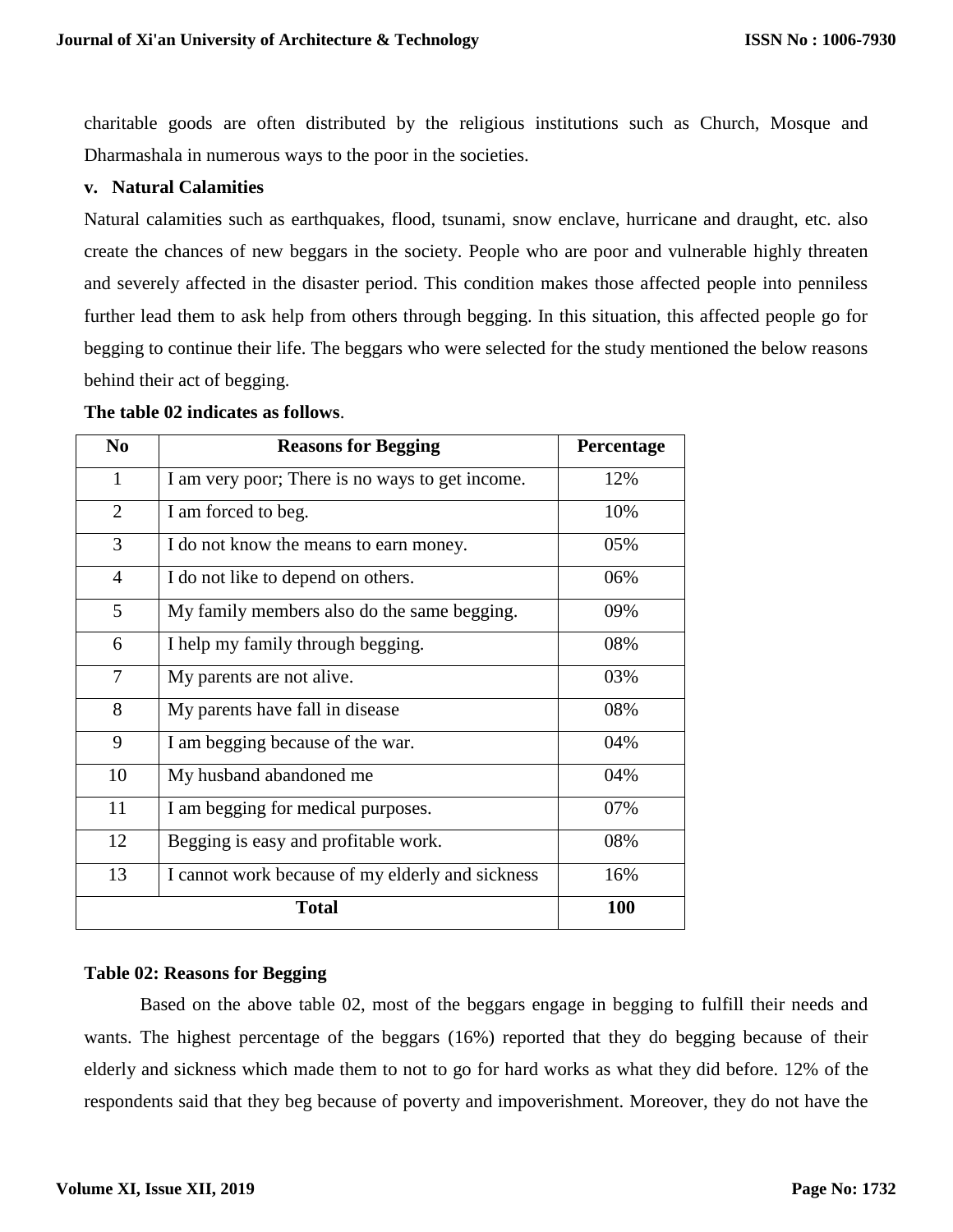other ways to earn income. 10% of the beggars reported that they are forced to beg by their relatives and their own children. These kind of beggars live with their children and relatives as dependents, so for their food and other purposes they are asked to beg for money. 09% of the respondents said they always do begging because of their other family members also beg to earn something.

08% of the beggars are helping their family through begging and another 08% of the beggars do begging because of their parents are fall in ill. Not surprisingly, another 08% of the beggars said asking money and goods from others is an easier job and they do not want to put more efforts for begging. In addition, they emphasized that begging provides a good profit to them without any investments. There are people in the society who beg others to help them for medical purposes too. 07% of the respondents said that they beg to treat their diseases and cover the medical expenses. 06% of the beggars said that they do not like to depend on relatives, so they do begging.

05% of the respondents said they have not known the ways or means to get an income, so they are begging.04% of the respondents reported that they beg because of the ethnic conflict which was destructed all of their properties and livelihood activities. After the war, they have started to ask help from others and still they are begging. Another 04% of the beggars, especially female beggars said that their husband abandoned them without any supports. Therefore, they have started to beg to lead their rest of life. Only 03% of the respondents mentioned that they beg because they do not have parents where both mother and father had died.

#### **05. Conclusion**

Begging has become one of the social problems that affect the modern societies in since the beginning. This study on beggars tried to identify the different age categories of beggars, types of beggars and the reasons behind begging. There are 07 different age categories of beggars are found in the study area, below 10 years old, 10 to 20 years old, 20 to 30 years old, 30 to 40 years old, 40 to 50 years old, 50 to 60 years old and above 60 years old. 50 to 60 years old elderly people engage more in begging and only 2.7% of children go for begging. The engagement of female beggars (63.78%) is higher that the male beggars (36.21%). There are 12 different types of beggars exist in the study area as religious beggars, small merchant beggars, physically disabled beggars, elderly beggars, insane beggars, child beggars, story narrators, aggressive beggars, family beggars, testimonial beggars, sick and disease beggars and seasonal beggars. Economic causes, social causes, physical causes, religious causes and natural calamities are the basis of increasing beggars in our society.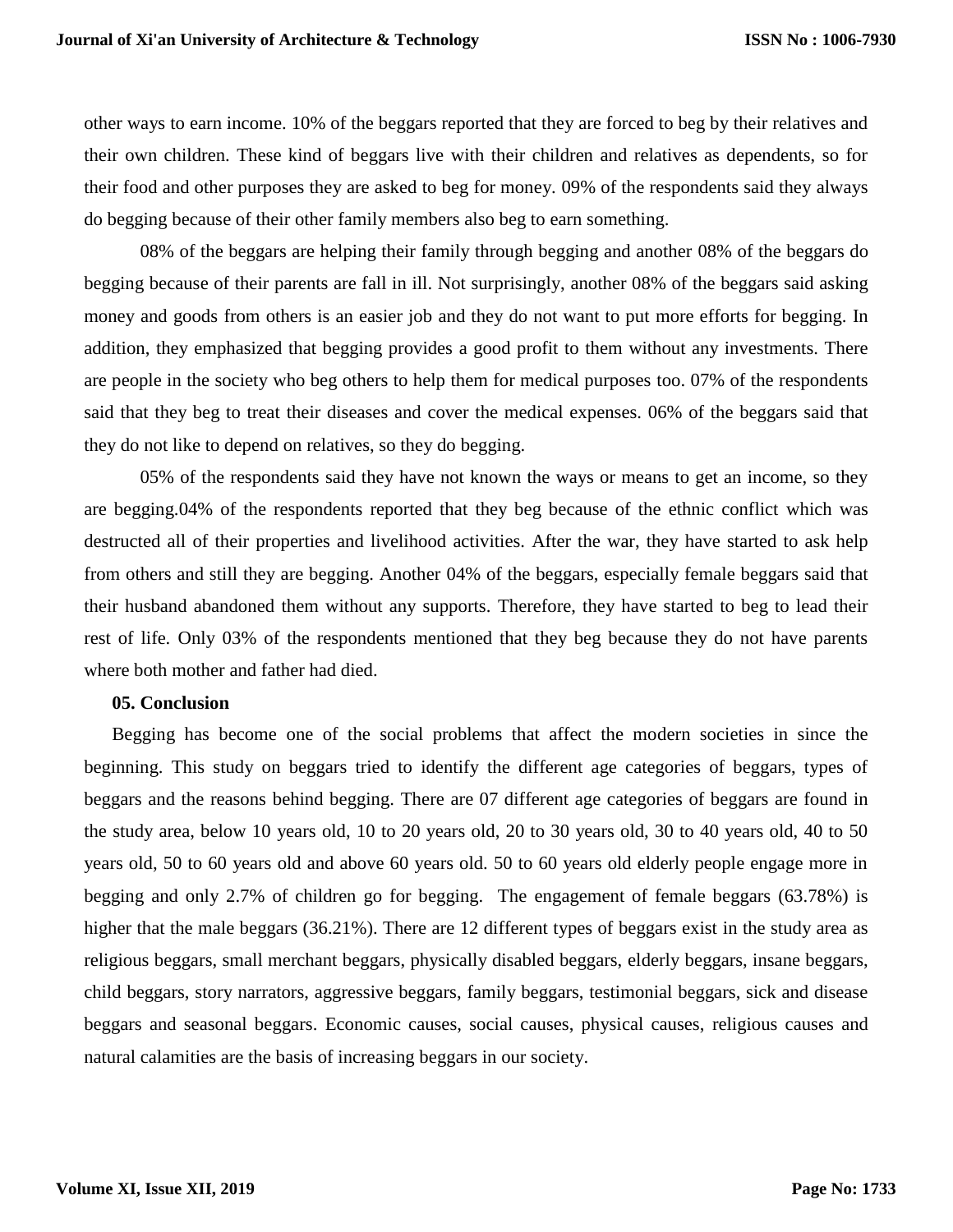#### 06. **Remedial Measures for Preventing Begging**

It is impossible to overcome the existing social problems in the world completely. However, the controlling measures and preventing strategies could be designed in order to mitigate the effects of the social problems. The problems of begging and the number of beggars who beg along with their family members are also increasing every day. New forms of beggars also increase and they use new strategies and tactics to collect money from the people in any ways. The incidents that induce the people to go for begging are also happening every day. The controlling measures and preventing strategies should focus and consider attentively to those issues too. The Sri Lankan government has also taken considerable initiatives to control beggars and their problems all over the island.

#### **1. Legislation on Beggary Prevention**

Most of the people consider that legislation is one of the best ways to overcome beggary problem in the country. Through effective laws and regulations, the country could overcome the beggary problem and could mitigate the number of people involve in begging. Some of the developed nations consider begging is an offence within their countries. For instance, the law on prohibition of begging inside and outside of the train was implemented in India in 1941 (Rao, 2003). On the other hand, laws and legislation cannot fight alone to overcome beggary. Legislation on prohibition of begging will make beggars to suffer in hunger and poverty without having any income.

## **2. Establishment of Protective Rehabilitation Centres**

The problems on beggary could be solved and controlled through forming protective rehabilitation centres in the relevant areas. The rehabilitation centres should provide vocational trainings and should guide the beggars to do self-employments when they are released to the society again. This would become a good opportunity for the people come out from the rehabilitation centres to continue their life with job opportunities (Rao, 2003). These initiatives of rehabilitation centres help people to find a place to rest rather than homelessness. However, it also has some drawbacks.

## **3. Forming Care Homes**

Most the time, the rehabilitation centres do not provide the desired outcomes. Forming elders home in the nearest places of religious places would be considered as another solution to overcome elderly beggars in the society. These elderly homes could get financial assistance from religious institutions. For instance, most of the people visit Kathirkamam for the religious purposes, the elderly beggars could be looked after through the alms giving and collected funds from this religious institution.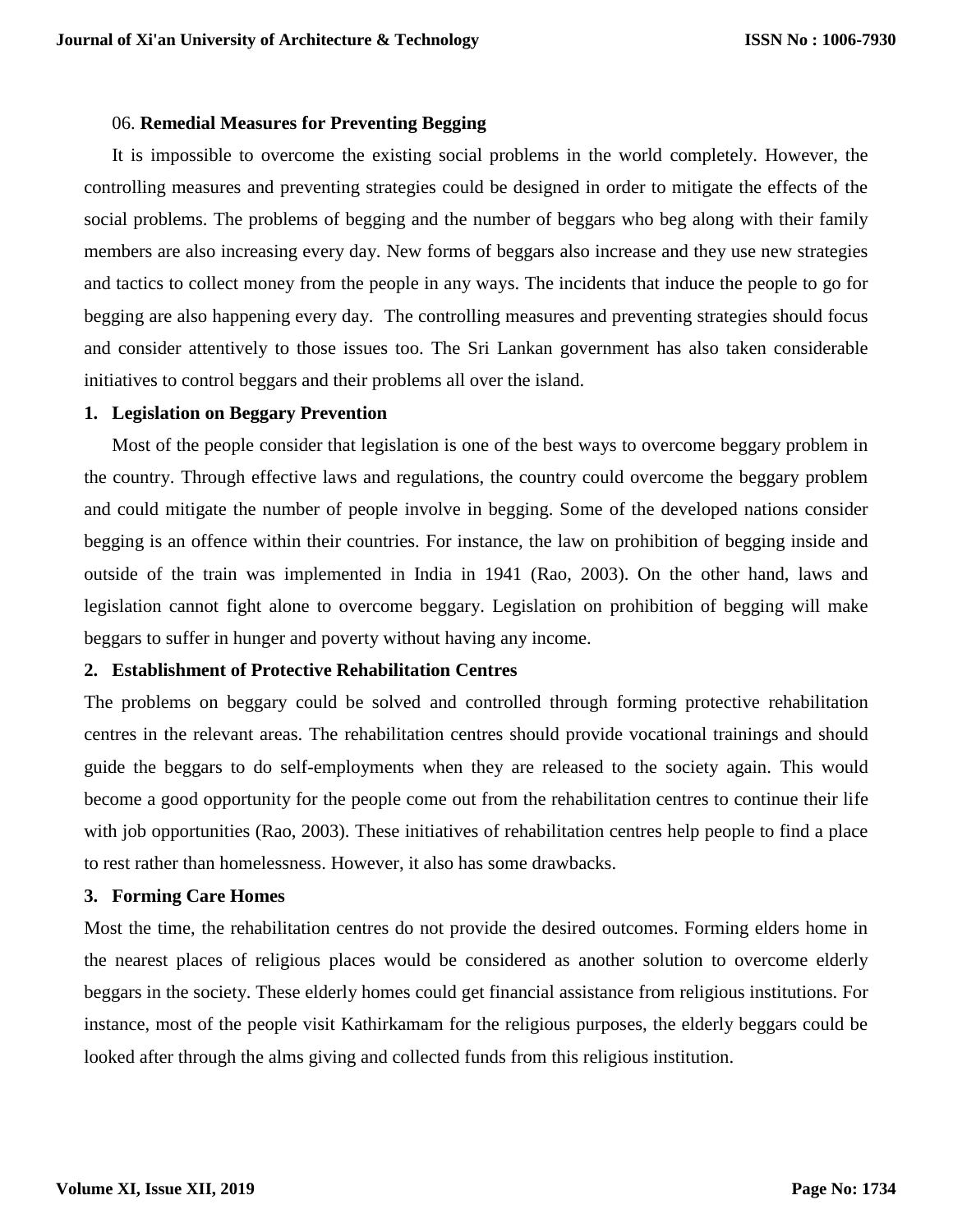#### **4. Providing Financial Assistance**

Some considerable amount of nuclear families abandoned their elderly parents and relatives because of the poor economic conditions. Therefore, these elderly parents and orphans try to get money and other needs through begging to continue their life. This sort of beggary could be overcome to some extent when these poor families are provided with financial assistance.

## **5. Incorporation into the National Development Plans**

Beggars are not included in the national development plans. The authorities could help these beggars to prevent from begging through including them into the Janashakthi and Samurdi schemes.

#### **6. Provision of Workhouses**

The energetic and physically fit youngsters also do begging as their jobs in our society. These youngsters could be motivated towards other jobs and self-employments when they are provided with good vocational training in the suitable job fields to them. This would create an environment of respect from the society and income too. .

#### **References**

- 1. Ayoob,S.M., (2006). *The beggars; A Sociological perspective*. Oluvil: Author Publication.
- 2. AshanthiWarunasuriya. (2016, June, 16).Beggars making a buck. Retrieved from <http://www.thesundayleader.lk/2016/06/26/beggars-making-a-buck/>
- 3. Chaudhary, D.P. (1992). *Ageing and the aged*. New Delhi: Inter India Publications.
- 4. Cockerham, William C. (1978). *Medical sociology*. New Jersey: Prentice Hall International, Inc.
- 5. Giddens Anthony. (2005). *Sociology.* Cambridge:Polity Press.
- 6. Haralambos M, and Heald R.M., (2004). *Sociology: Themes and Perspectives.* London: Harper Collins Publishers Limited.
- 7. Jelili, M.O. Mnito. (2013). Street- begging in cities: Cultural, political and socio-economic questions. Retrieved from [https://ighhub.org/resource/street-begging-cities-cultural-political-and](https://ighhub.org/resource/street-begging-cities-cultural-political-and-socio-economic-questions)[socio-economic-questions.](https://ighhub.org/resource/street-begging-cities-cultural-political-and-socio-economic-questions)
- 8. Johnson, Harry, (1999). *Sociology: A Systematic Introduction.* New Delhi:.Aliede Publishers.
- 9. Landis, Paul H., (1990). *Sociology: An Introduction*. Massachusetts: Ginn and Company a Xerox Education Company.
- *10.* Rao Sankar, (2003). *Sociology*: *Primary Principles.* New Delhi: S.Chand and Commpany Ltd.
- 11. RatnapalaNanthasena, (1999). *The beggars in Sri Lanka.*Ratmalana: SarvodayaVishvaLekha Publication.